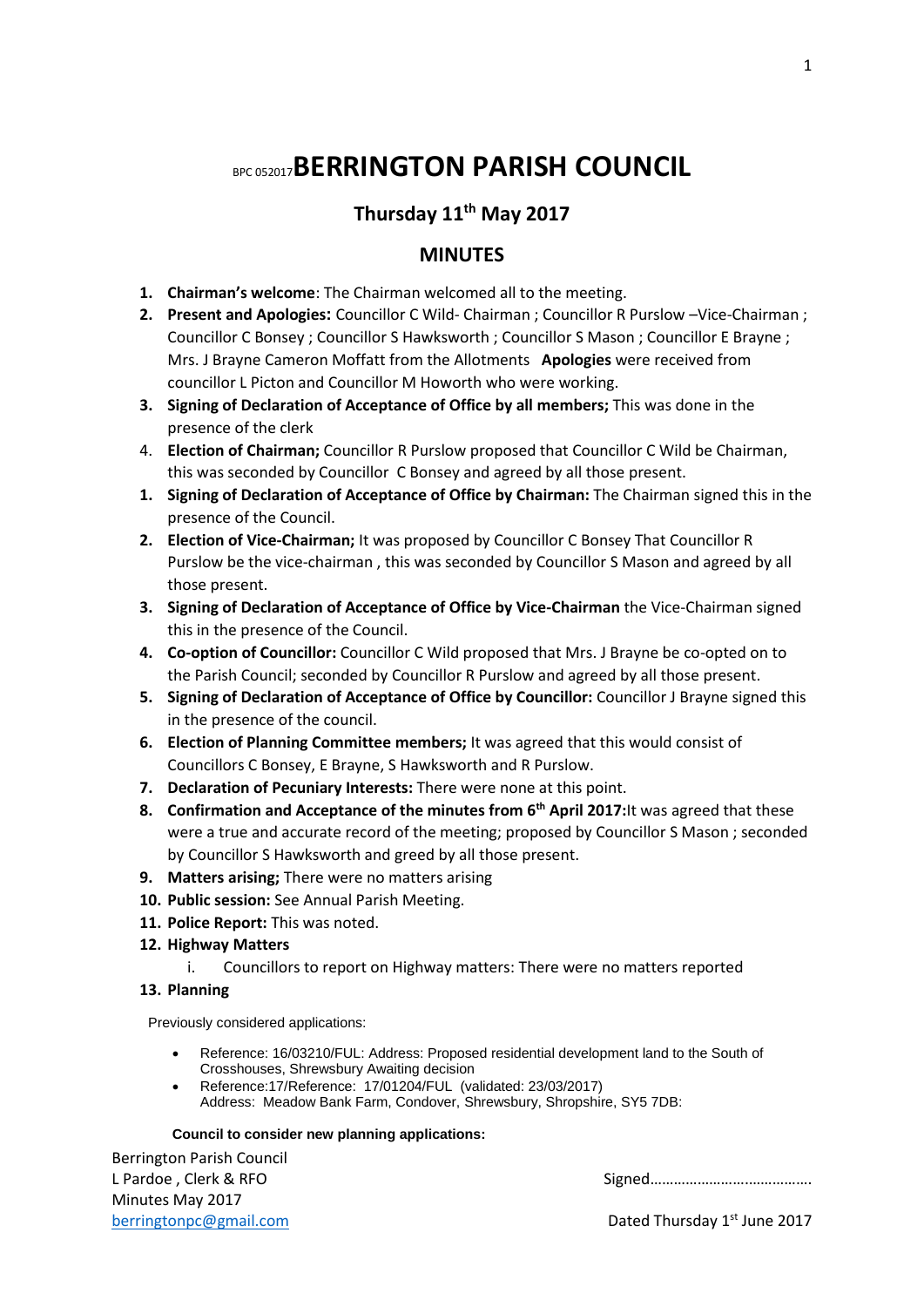Reference; 17/01640/DIS

Address: Land and Barn at Betton Abbots Farm, Betton Abbots, Shrewsbury Proposal: Discharge of condition4 (CMS) 5 (Materials) 5(Contaminated Land Protection) 7 External Lighting) 8 (Bat boxes) 9 (Package Treatment Plant) 11(Decorative Finishes) 12(Joinery) 12(Brickwork) 14(External Pipes, vents etc.)Attached to planning application 16/04591/FUL Conversion of a traditional agricultural barn into 2 dwellings and installation of package treatment works.

*After discussion it was agreed to pass no comment to this application. Proposed Councillor C Wild; seconded by Councillor S Hawksworth and agreed by al members present.* Reference: 17/01640/FUL

Address: Royal Oak, Pitchford Road, Condover. SY5 7DG

Proposal: Demolition of existing outbuildings; conversion of existing pair of dwellings into one dwelling with garage extension; erection of detached dwelling with garage and formation of new relocated site access.

*After discussion it was agreed that the Parish Council supported this application. Proposed by Councillor S Mason; seconded by Councillor R Purslow and agreed by all members present.*

## **14. Finance**

- i. Bank Reconciliation for the month end April 2017;It was agreed to accept the Bank reconciliation as presented by the clerk proposed by Councillor R Purslow; seconded by Councillor C Bonsey and agreed by all members present.
- ii. Accounts for payment; It was agreed to pay the accounts as presented by the clerk proposed by Councillor R Purslow; seconded by Councillor C Bonsey and agreed by all members present

| 1096                  | <b>HMRC</b> | <b>PAYE</b>           | 35.20  |
|-----------------------|-------------|-----------------------|--------|
| 1097                  | D Malley    | Payroll               | 73.00  |
| 1098                  | L Pardoe    | <b>Expenses April</b> | 66.16  |
| <b>Standing Order</b> | L Pardoe    | Salary                | 358.21 |
| 1099                  | J Griffiths | Internal Audit        | 70.00  |
|                       |             | Total                 | 602.57 |

- iii. Council to receive Internal Audit: The Council received the Internal Audit.
- iv. Council to agree Annual Governance Statement: The Parish Council agreed The Annual Governance Statement. Proposed By Councillor C Bonsey & seconded by Councillor R Purslow and agreed by all members present.
- 15. **Play Area Matters: The bins are now accessible**. The clerk to follow up with Greenbelt and see if we could get someone to attend a Parish Council meeting. There are still leaves in the Play Areas, and the grass is not being cut very regularly.
- **16. Defibrillator training:** Councillor Purslow said there were not many but that the gentleman who ran it said that he would like to come to our next council meeting with the certificates and speak to the members. He also stated that the defibrillator remained the property of the British Heart Foundation. The clerk to see if this needed to be added to the Insurance policy.
- **17. Correspondence:** This was noted. There had been a letter to the clerk from a resident complaining the VAS sign was in the wrong place. The clerk was asked to invite Tim Sneddon to the meeting in July and meet early so they could walk through the village and see that problem with him and he could speak to members.

## 18. **Parish Matters:**

 Councillor C Bonsey reported that there was a little post with a sign on it on the Conkhill road at Atcham that was very distracting to drivers.

Berrington Parish Council Minutes May 2017

L Pardoe , Clerk & RFO Signed…………………….…………….

[berringtonpc@gmail.com](mailto:berringtonpc@gmail.com) **Dated Thursday 1<sup>st</sup> June 2017**